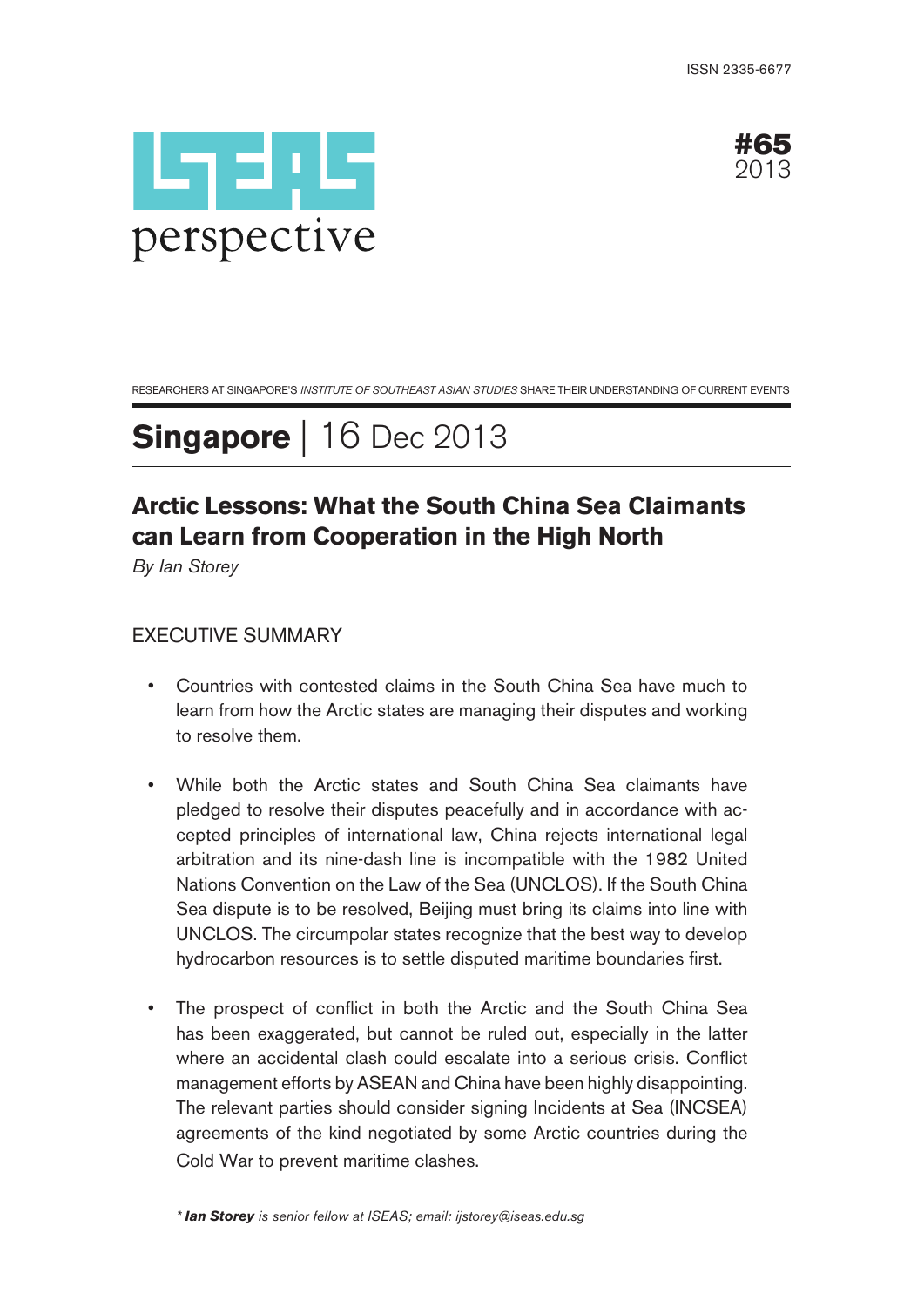• Absent a resolution of the dispute, the South China Sea claimants should emulate the Arctic states by pursuing deeper functional cooperation in areas such as joint fisheries management and search and rescue (SAR).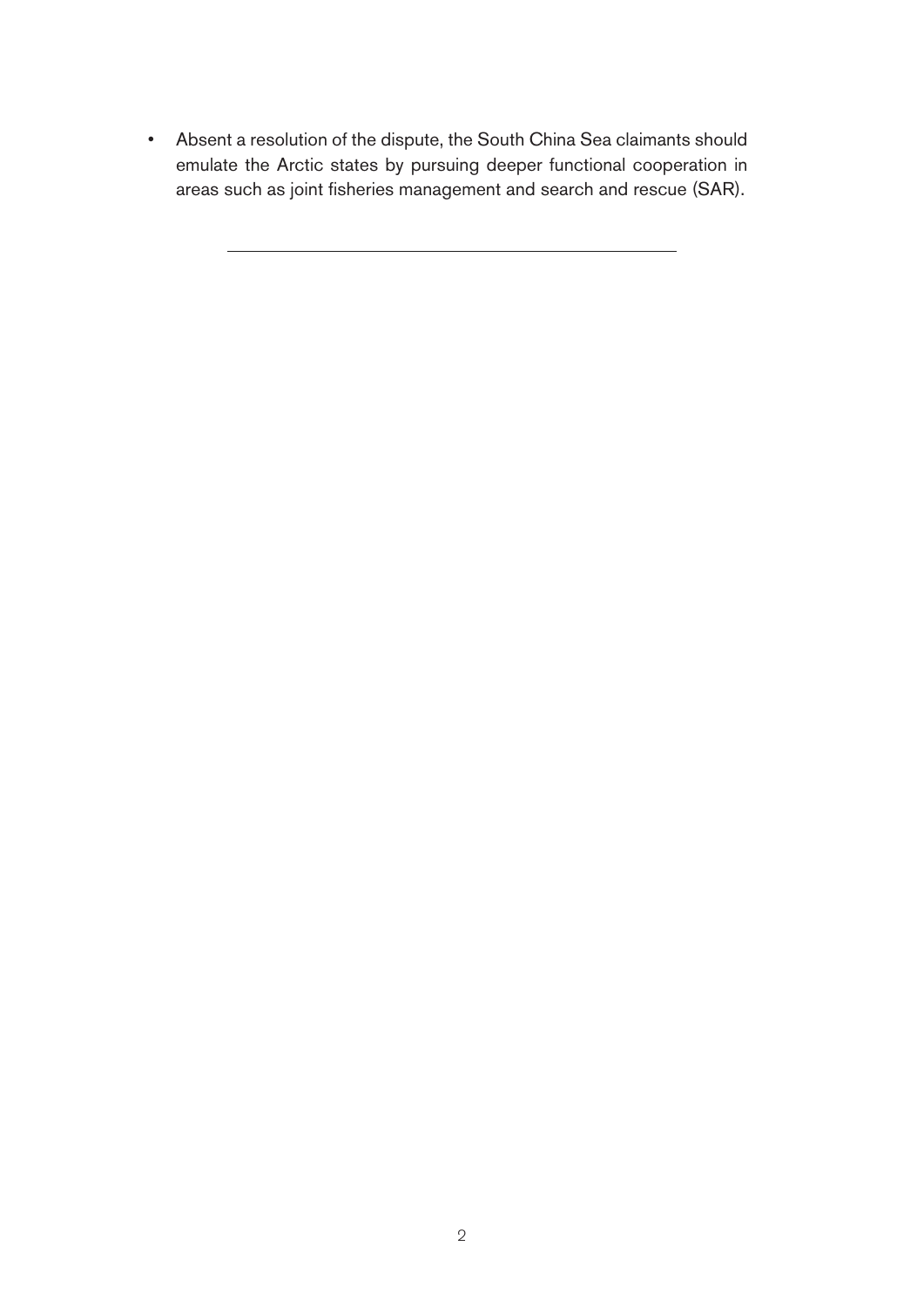#### INTRODUCTION

As a consequence of global warming the Arctic is undergoing profound changes. Rising air and sea temperatures in the Arctic have created a negative feedback loop in which older, thicker multiyear ice is melting and being replaced with younger, thinner and weaker ice that rapidly disappears in the summer creating darker, heatabsorbing water which leads to further ice melt.<sup>1</sup> As the ice retreats, however, new commercial opportunities are opening. Arctic shipping lanes—which cut sailing times between Europe and Asia by more than one third—are staying open for longer periods of time during the summer. The melting ice is also making energy and mineral resources more accessible, and rising water temperatures may increase fish stocks.

The prospects of seasonally ice-free Arctic trade routes and rich natural resources have aroused considerable interest around the world and perhaps nowhere more so than in Asia. In May 2013 five Asian countries—China, India, Japan, Singapore and South Korea—were granted permanent observer status to the Arctic's most important institution, the Arctic Council (AC), whose membership includes the five Arctic littoral states (Canada, Denmark via Greenland, Norway, Russia and the United States, known as the Arctic-5) and three Nordic countries (Finland, Iceland and Sweden). The AC's decision was widely seen as legitimizing the roles and interests of Asian countries in the High North.

Asian states with overlapping territorial and maritime boundary claims in the South China Sea should look beyond the commercial opportunities offered by melting ice in the Arctic and examine how the circumpolar states are managing and working to resolve their disputes. Cooperation among the Arctic states is already extensive, and growing. This stands in marked contrast to the situation in the South China Sea where tensions have been rising and attempts at conflict management have proved ineffective. As they look to the Arctic, the South China Sea claimants should absorb three lessons. First, the delimitation of maritime boundaries has enabled the commercial development of maritime resources. Second, the Arctic states are genuinely committed to resolving their disputes using existing international legal frameworks. Third, functional cooperation is critical to building trust.

#### THE RESOURCES FACTOR

The Arctic Ocean and the South China Sea are strikingly different in terms of their geography, climate and geostrategic importance. One area of commonality,

<sup>1</sup> According to the US National Snow and Ice Data Center, in the summer of 2012 Arctic ice coverage fell to a record low of 3.41 million square kilometres, compared to an average of 6.22 million square kilometres during 1981-2010. Arctic Sea Ice News and Analysis, National Snow and Ice Data Center <http://nsidc.org/arcticseaicenews/>.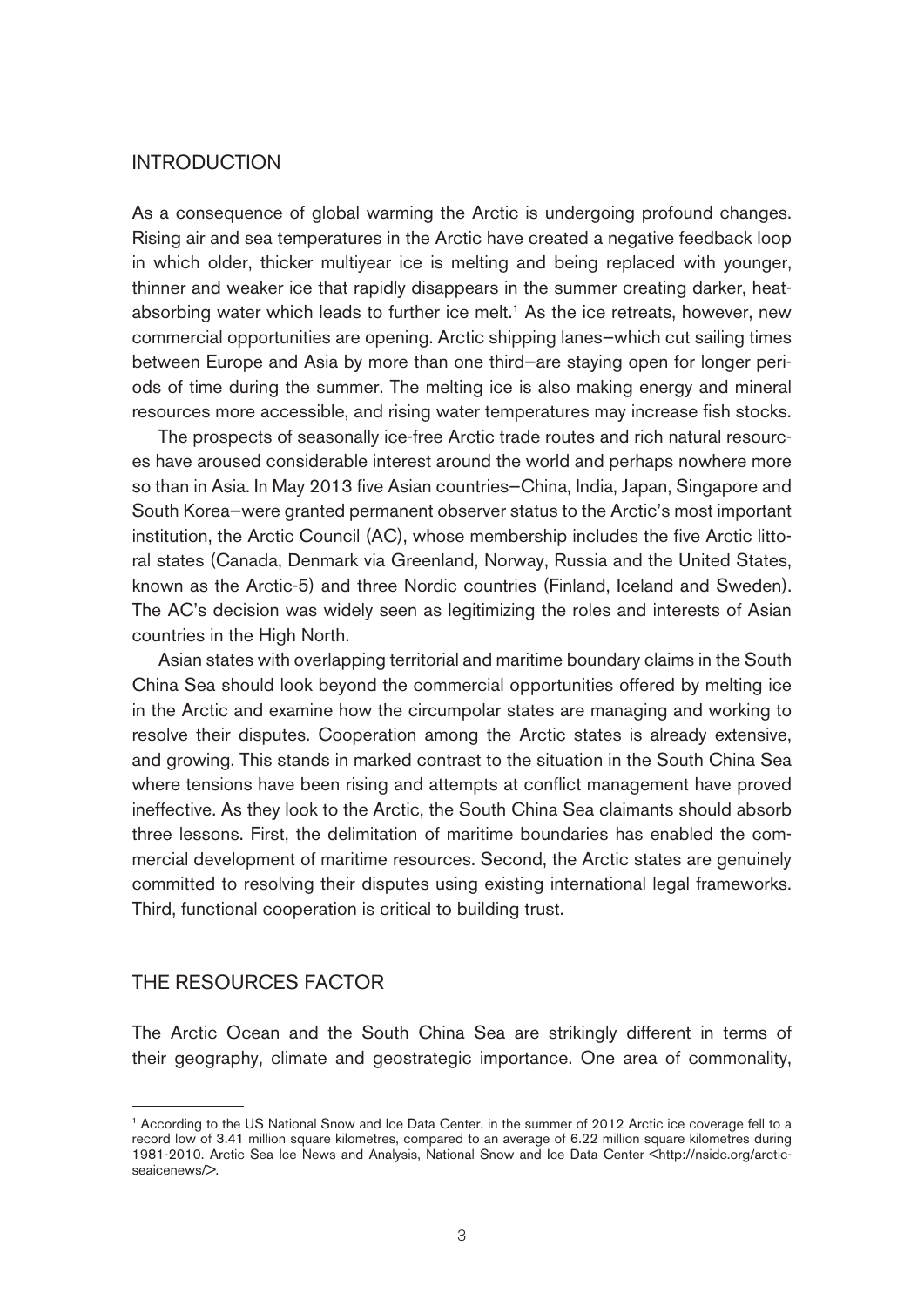however, is the presence of rich natural resources and the competition to exploit them.

Both seas host important fishing grounds: approximately ten per cent of the global catch is made in the South China Sea and five per cent in the Arctic.<sup>2</sup> Overfishing and Illegal, Unregulated and Underreported (IUU) fishing activities occur in many parts of the world, but according to the UN they represent a "critical threat" to biodiversity in the South China Sea.<sup>3</sup> The problem is exacerbated by contested maritime jurisdictions caused by overlapping 200 nautical miles exclusive economic zones (EEZs). Over the past few decades numerous incidents have occurred in which coastal authorities have detained or even opened fire on trawlers deemed to be fishing illegally in "their" waters.

China's expansive claims in the South China Sea is really the crux of the problem. Official Chinese maps indicate a discontinuous nine-dash line that encloses approximately 80 per cent of the South China Sea. Although China has never officially clarified what the nine-dash line denotes, it appears that Beijing is not only claiming sovereignty over the atolls within the line but also "historical rights" to maritime resources.4 The nine-dash line significantly cuts into the EEZs of the Philippines, Brunei, Malaysia, Indonesia and Vietnam, and violates their sovereign right to develop maritime resources provided for under UNCLOS. Rising tensions have prevented the claimants from engaging in meaningful talks to jointly manage fisheries, and as a result fish stocks are rapidly being depleted.

In the Arctic, the picture is more positive. Several Arctic states have delimited fishing zones, including in disputed waters. Since 1976, Norway and Russia have had a joint fisheries commission that sets quotas for the main fish stocks in the Barents Sea. As the waters of the Arctic Ocean grow warmer and the ice retreats during the summer, fishing opportunities are expected to increase.<sup>5</sup> The prospect of overfishing and IUU fishing in this new environment has prompted the Arctic-5 to begin negotiations on an agreement to jointly manage fish stocks.<sup>6</sup> No such negotiations are currently taking place among the South China Sea littoral states, although ASEAN has sponsored discussions at the track two level.

<sup>&</sup>lt;sup>2</sup> UNEP/GEF South China Sea Project website <http://www.unepscs.org/>; Charles Emmerson and Glada Lahn, "Arctic Opening: Opportunity and Risk in the High North", Chatham House-Lloyd's Risk Insight Report (April 2012) < http://www.chathamhouse.org/sites/default/files/public/Research/Energy,%20Environment%20 and%20Development/0412arctic.pdf>.

<sup>3 &</sup>quot;Reversing Environmental Degradation Trends in the South China Sea and Gulf of Thailand", UNEP (22 May 2009), p. 6 < http://www.unep.org/eou/Portals/52/Reports/South%20China%20Sea%20Report.pdf>.

<sup>4</sup> In 2013 Zhiguo Gao —a Chinese judge on the UN's International Tribunal on the Law of the Sea— published a co-authored academic article which argued that the nine-dash line was justified under international law and had "become synonymous with a claim of sovereignty over the island groups that always belonged to China and with an additional Chinese claim of historical rights of fishing, navigation, and other marine activities (including the exploitation of resources, mineral or otherwise) on the islands and in the adjacent waters". Zhiguo Gao and Bing Bing Jia, "The Nine-Dash Line in the South China Sea: History, Status, and Implications", The American Journal of International Law, Vol. 107, No. 95 (2013), p. 108.

<sup>5</sup> Roger Howard, The Arctic Gold Rush (London and New York: Continuum, 2009), p. 96.

<sup>&</sup>lt;sup>6</sup> "Accord Would Regulate Fishing in Arctic Waters", New York Times, 16 April 2013.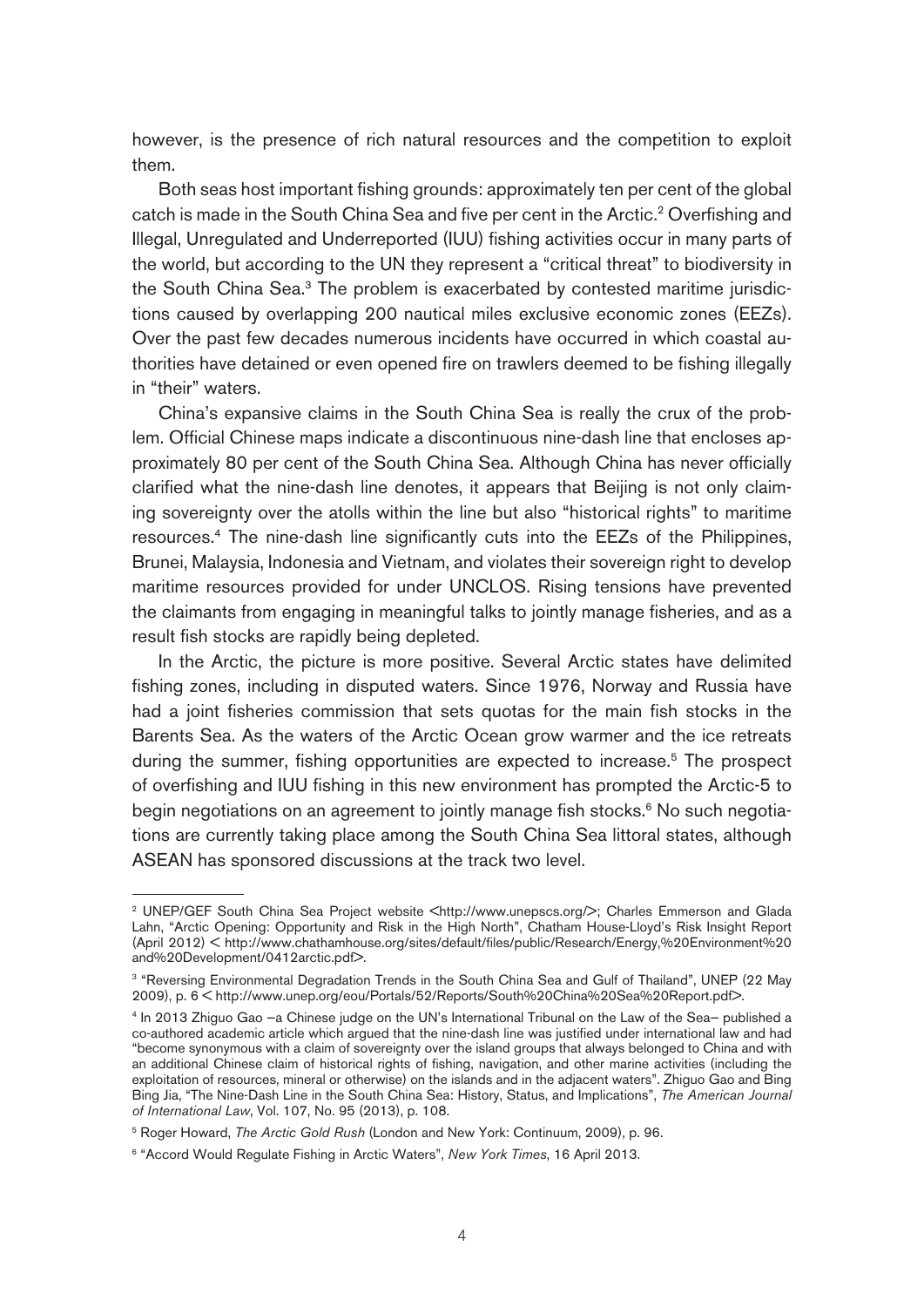While fisheries are an important source of state revenue in both the Arctic and the South China Sea, the main prize is oil and gas. Growing global demand for energy resources, plateauing or declining production rates in existing fields, new technologies and—in the case of the High North—melting ice, have spurred regional and international interest in the development of new reserves.

Determining the scale of hydrocarbons in both places is difficult  $-$  in the Arctic due to complex geography and in the South China Sea because energy companies are reluctant to operate in disputed areas. As a result, all estimates are highly speculative. In the South China Sea, Chinese estimates are at the high end of the scale, usually between 100-200 billion barrels of oil (bbo). In 2012, for instance, state-owned energy company China National Offshore Oil Corporation (CNOOC) estimated that the South China Sea held 125 bbo and 500 trillion cubic feet (tcf) of gas in undiscovered resources.7 In 2010, the U.S. Geographical Survey (USGS) published a much lower estimate of 5-22 bbo and 70-290 tcf of gas in undiscovered resources.<sup>8</sup> Potential reserves of hydrocarbons in the Arctic are estimated to be much higher. In 2008, the USGS estimated the Arctic could contain 90 bbo and 1,669 tcf of gas, which constitute 13 and 30 per cent of estimated total global undiscovered oil and gas, respectively.<sup>9</sup> Although these figures have been widely cited, the methodology used by the USGS has been challenged. Moreover, the commercial viability of energy reserves in the High North has been called into question given the high costs of Arctic exploration and development, and the fact that cheaper alternatives exist, including oil from the Middle East and shale gas from North America. Nevertheless, in both the Arctic and the South China Sea the perception that the ocean floor is rich in energy resources continues to be an important driver of disputes.

### TERRITORIAL, MARITIME BOUNDARY AND OUTER CONTINENTAL SHELF CLAIMS

Disagreements between and among countries over the sovereignty of islands, maritime boundaries and ownership rights to seabed resources exist in both the Arctic and the South China Sea. What differentiate the two areas are the scope of the claims and how the claimants have approached the disputes.

In the whole of the vast Arctic region only one piece of territory is disputed: Hans Island, a 1.3 square kilometre atoll in the Nares Straits that is claimed by both Canada and Denmark. However, sovereignty of the island has not been a major

<sup>7 &</sup>quot;The South China Sea", U.S. Energy Information Administration (7 February 2013) < http://www.eia.gov/countries/regions-topics.cfm?fips=SCS>.

<sup>8 &</sup>quot;Assessment of Undiscovered Oil and Gas Resources of Southeast Asia, 2010", U.S Geographical Survey Fact Sheet 2010-3015 (June 2010) < http://pubs.usgs.gov/fs/2010/3015/pdf/FS10-3015.pdf>.

<sup>&</sup>lt;sup>9</sup> "Circumpolar-Arctic Resource Appraisal: Estimates of Undiscovered Oil and Gas in the Arctic", U.S. Geographical Survey, Fact Sheet 2008-3049 (2008); Donald L. Gautier et al, "Assessment of Undiscovered Oil and Gas in the Arctic", Science, Vol. 324, 1175 (2009).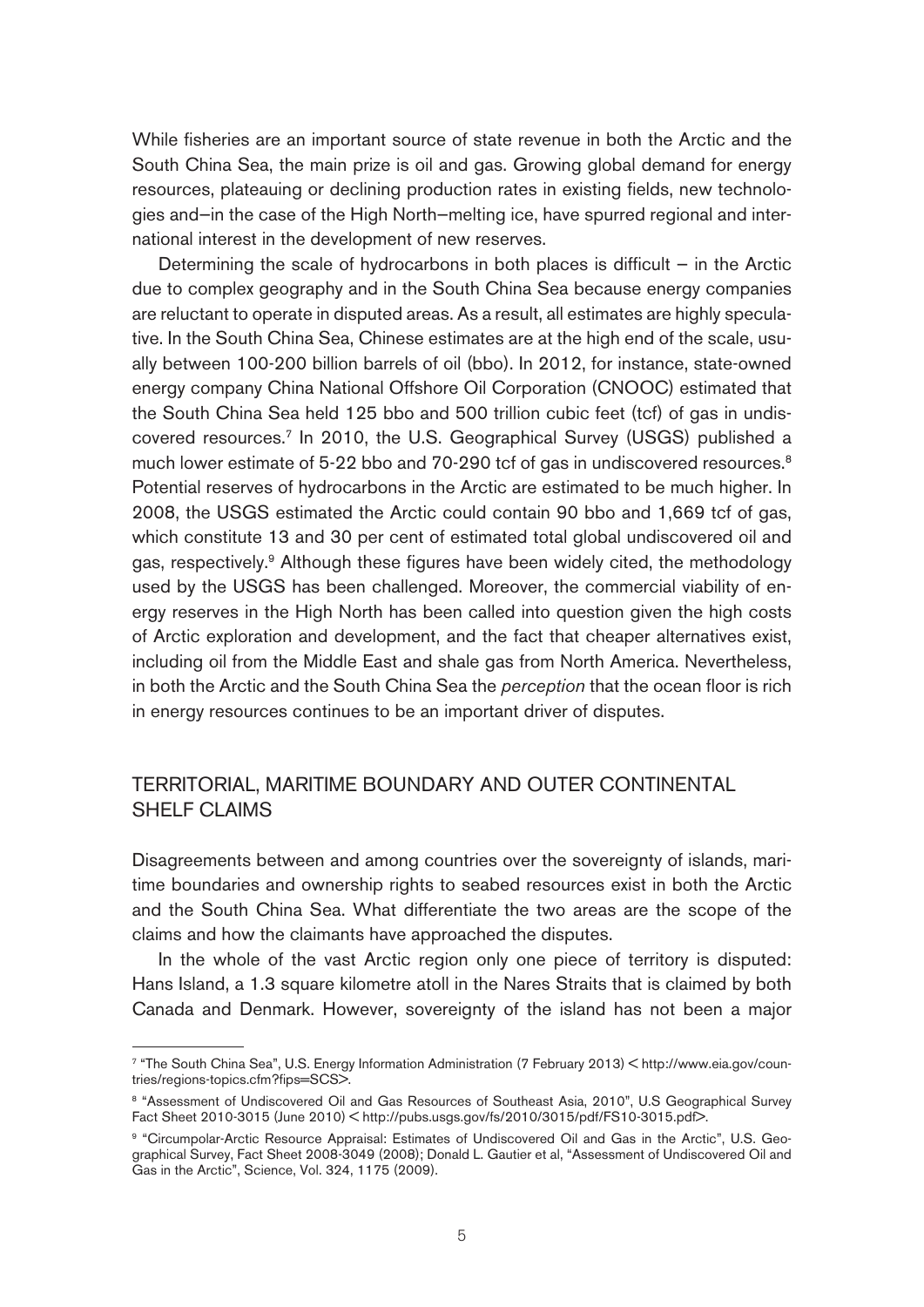irritant in bilateral relations and the two countries are currently discussing dividing the island equally.<sup>10</sup> The picture in the South China Sea is completely different, where entire archipelagos are contested by multiple parties. Vietnam contests China's 1974 occupation of the Paracel Islands; this dispute is truly intractable as Beijing refuses to discuss the issue with Hanoi. Further south, China, Taiwan and Vietnam claim sovereignty over all the atolls in the Spratly Islands, while the Philippines, Malaysia and Brunei claim parts of the group. All of the claimants except Brunei have occupied islets in the Spratlys, and nearly all have attempted to strengthen their claims through acts of administration such as setting up local government units and establishing regular air, sea and telecommunications links. Resolving the territorial disputes in the South China Sea is problematic, to say the least. The International Court of Justice (ICJ) could issue a ruling on sovereignty, but the consent of all parties would be required before it could examine the case. China, however, rejects international legal arbitration as a means to resolve its territorial, border or maritime boundary disputes. In Beijing's view, the disputes can only be resolved bilaterally  $-$  that is between China and each of the claimants on a one-on-one basis.

With regards to maritime boundary disputes, the situation in the South China Sea is far more complex and contentious than in the Arctic. There are only two disputed sea boundaries in the High North: between Canada and America in the Beaufort Sea; and between Canada and Denmark in the Lincoln Sea. The disputed areas in question are relatively small and neither has generated serious friction in bilateral relations. While technically not maritime boundary disputes, the legal status of two Arctic sea lanes is a source of controversy: both Canada and Russia claim the Northwest Passage (NWP) and Northern Sea Route (NSR) respectively as internal waters and that foreign ships must apply for permission to transit. The United States and other countries contend that the NWP and NSR are international straits and that the regime of transit passage applies. Washington and Ottawa have agreed to disagree over the status of the NWP; the NSR is not yet a problem in US-Russia relations but has the potential to become one as maritime traffic increases. In the South China Sea the problem of disputed maritime boundaries is on a much larger scale. As noted earlier, China's nine-dash line covers 80 per cent of the South China Sea and overlaps with the EEZs of all the littoral states. Few non-Chinese legal experts believe that this line is compatible with UNCLOS, and in January 2013 the Philippines formally challenged China's claims at the UN.<sup>11</sup> Despite China's refusal to participate in the proceedings the case is on-going and the Arbitral Tribunal is likely to issue a verdict in 2015. However, even if the Tribunal rules that the nine-dash line is incompatible with UNCLOS, Beijing will likely ignore the ruling, leaving the problem unsolved.

<sup>&</sup>lt;sup>10</sup> "Hans Island: New proposal would see isle split equally between Canada and Denmark", National Post [Canada], 11 April 2012.

<sup>&</sup>lt;sup>11</sup> Notification and Statement of Claim, Department of Foreign Affairs, Manila, 22 January 2013, <http://www. dfa.gov.ph/>.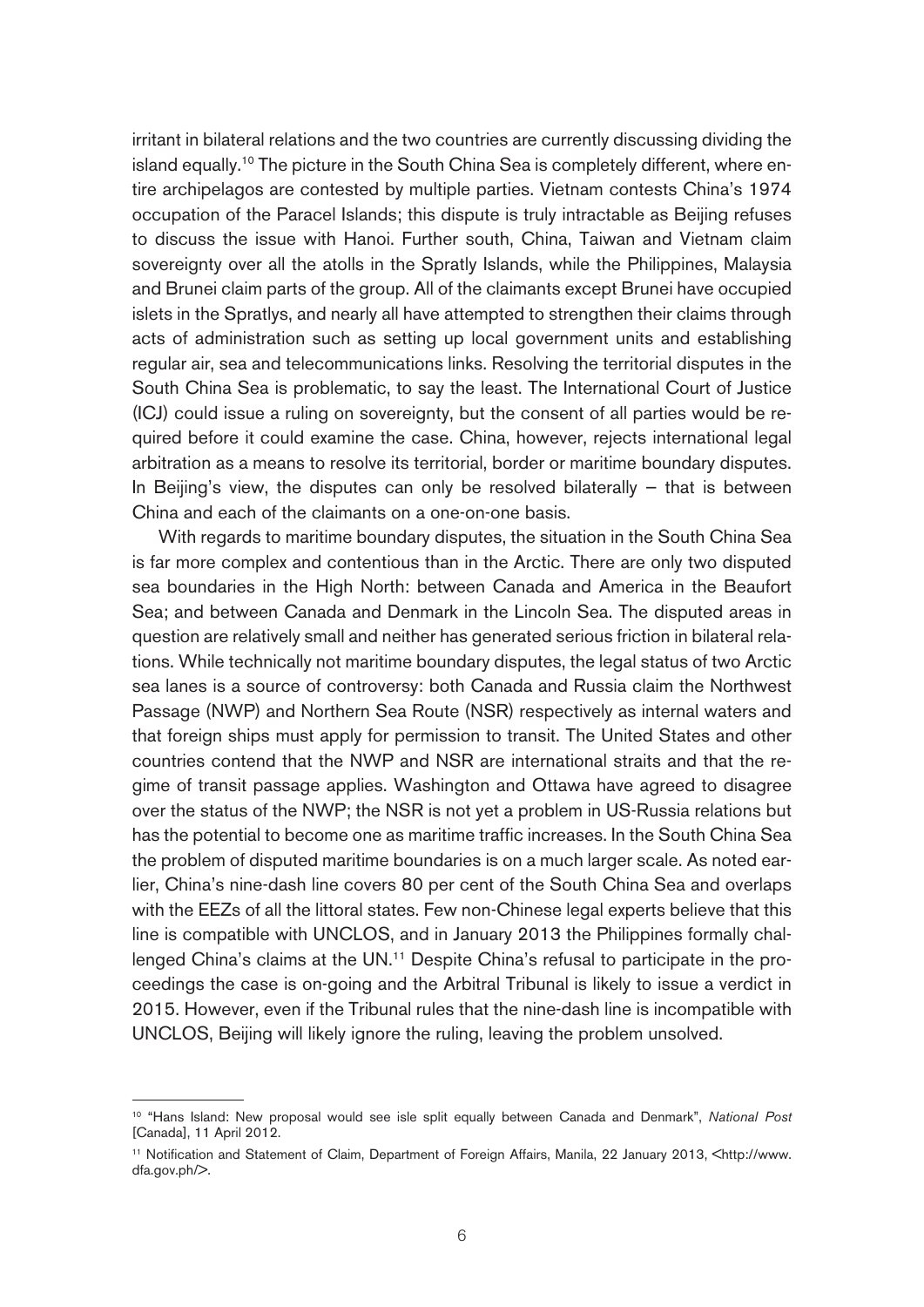Outer continental shelf claims have added a new dimension to the disputes in the Arctic and South China Sea. Within ten years of acceding to UNCLOS, states can claim sovereign rights to seabed resources in continental shelf areas that extend beyond the EEZ limit out to between 100-150 nautical miles. To secure such rights, states must submit detailed scientific and technical information to the United Nations Commission on the Limits of the Continental Shelf (CLCS), which is mandated to make recommendations based on the evidence submitted. As outer continental shelf areas could be rich in hydrocarbons and minerals, some Arctic and South China Sea littoral states have pursued their claims with enthusiasm.

The Arctic-5 and South China Sea claimants differ significantly in their approach to their maritime disputes. While Canada and Denmark have agreed to resolve their territorial dispute through direct talks, the Southeast Asian claimants are wary of China's preference for bilateral negotiations due to power asymmetries. On the issue of natural resources, the Arctic states recognize that energy companies are only willing to make long-term investments in areas of uncontested jurisdiction. When sea boundaries are delimited, there can be no arguments over sovereign rights. In areas of overlapping claims, joint development is possible, but this method is unrealistic in the South China Sea given the sheer size of China's claims and the involvement of multiple parties. Regarding outer continental shelf claims, the CLCS cannot examine claims that have been challenged by other states. So far, none of the Arctic states have challenged each other's submissions, engendering optimism that any overlapping claims can be resolved through peaceful negotiations as outlined in UNCLOS; in the South China Sea protests have been lodged, thereby stymying the process.

Perhaps the most crucial difference is the application of international law. In May 2008 the Arctic-5 issued the Ilulissat Declaration in which they pledged to resolve their territorial, maritime boundary and outer continental shelf claims in accordance with UNCLOS.<sup>12</sup> Since 2008 they have demonstrated a strong commitment to this pledge, and in 2010 Norway and Russia resolved their disputed sea boundary. The South China Sea disputants have also vowed to settle their disputes in accordance with UNCLOS.<sup>13</sup> However, China's commitment to existing international legal regimes is questionable: it has rejected a role for the ICJ and refused to participate in the case brought by the Philippines at the UN. Worryingly, in June 2013 Chinese Foreign Minister Wang Yi stated that a solution to the dispute must be on the basis of "fully respecting historical facts and international law".14 Thus in China's new ordering of priorities, history comes before law.

<sup>12</sup> The Ilulissat Declaration, Arctic Ocean Conference, Ilulissat, Greenland, 27-29 May 2008 < http://www. oceanlaw.org/downloads/arctic/Ilulissat\_Declaration.pdf>. Canada, Denmark, Russia and Norway are parties to UNCLOS. America is not a party to UNCLOS but accepts its key provisions as being reflective of customary international law.

<sup>&</sup>lt;sup>13</sup> "Declaration on the Conduct of Parties in the South China Sea", 4 November 2002, <http://www.asean.org/ asean/external-relations/china/item/declaration-on-the-conduct-of-parties-in-the-south-china-sea>.

<sup>14 &</sup>quot;Exploring the Path of Major Country Diplomacy with Chinese Characteristics", Remarks by Foreign Minister Wang Yi at Tsinghua University, 27 June 2013.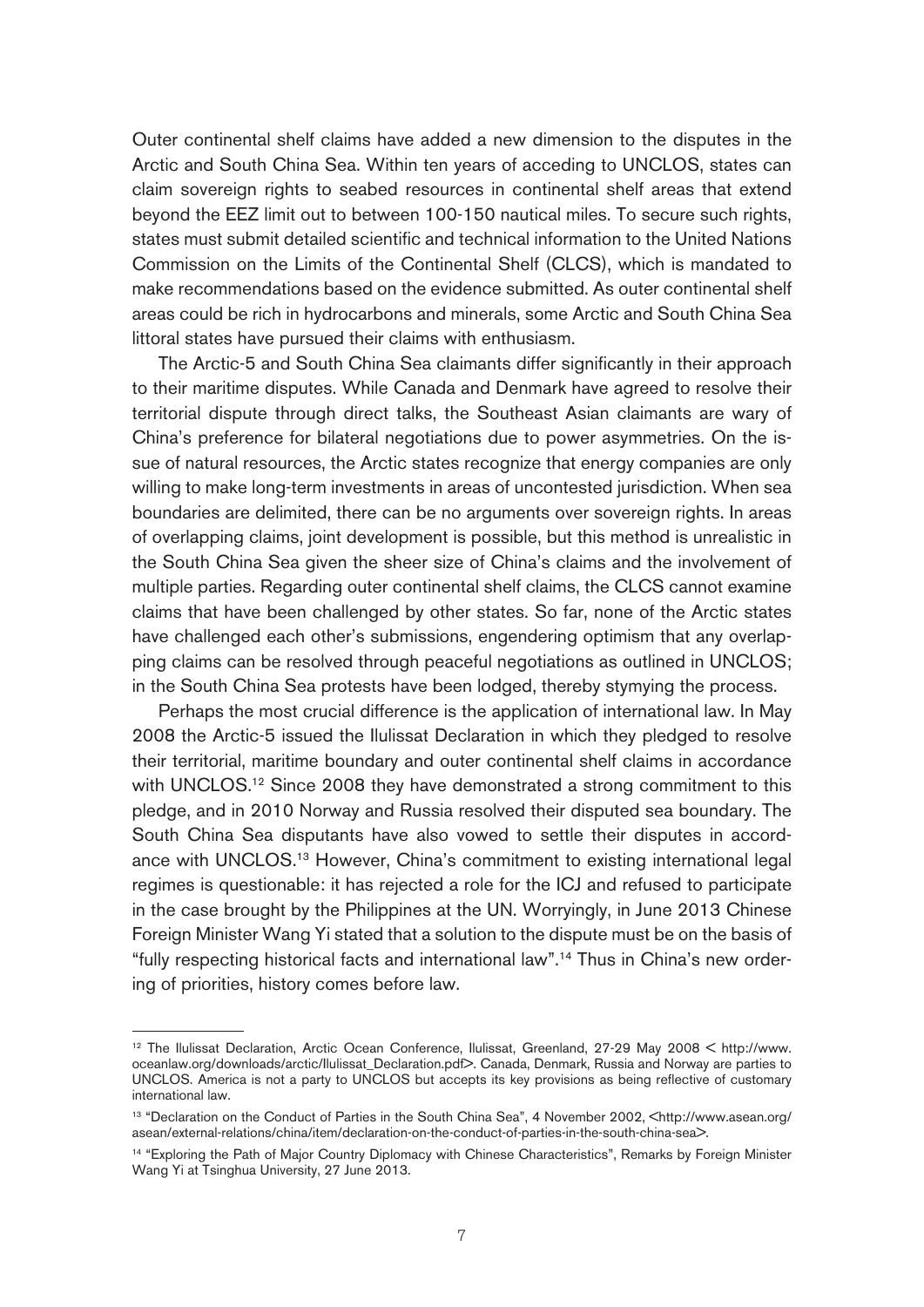#### CONFLICT OR COOPERATION?

For both the Arctic and the South China Sea there have been dire predictions of conflict sparked by maritime disputes. Though these fears are widely exaggerated, conflict cannot be ruled out, especially in the South China Sea where the situation is more combustible than in the Arctic.

During the Cold War, the Arctic was a major theatre of strategic rivalry between the United States and the Soviet Union as nuclear ballistic-missile submarines from both countries lurked beneath the ice. Following the end of the Cold War, the strategic significance of the Arctic dissipated. Since the mid-2000s, however, there has been a modest increase in military activities in the Arctic, particularly by Russia and Canada which have sought to increase the presence of their armed forces to underpin their respective sovereignty claims. Yet conflict in the Arctic seems highly unlikely for three reasons. First, seven of the eight AC members are mature, Western liberal democracies that are members of North Atlantic Treaty Organization (NATO) and/or the European Union (EU). A conflict between these states is unthinkable. Russia is the outlier, as it is not a liberal democracy and does not belong to NATO or the EU. Yet despite occasional belligerent statements from Russian politicians, Moscow has firmly chosen cooperation over competition with the other Arctic states, principally because it recognizes it needs the help of Western governments and corporations if it is to realize its ambitions to be an energy superpower. Second, most of the hydrocarbon reserves are located within EEZ limits and as there is no equivalent of the nine-dash line, the question of ownership does not arise. Disputes may arise from extended continental shelf claims but, as noted, the Arctic-5 have pledged to resolve those disputes using UNCLOS. Third, some of the Arctic states already have conflict prevention and confidence-building measures in place or are negotiating new ones. Cold War-era Incidents at Sea (INCSEA) agreements between Russia and America, Canada and Norway that forbid dangerous behaviour at sea remain in force, and in 2011 the AC members signed a binding agreement on SAR (contrast this with an agreement in principle between ASEAN and China to establish an SAR hotline in September 2013).<sup>15</sup>

Once again, the picture in the South China Sea is less encouraging. The rapid modernization of China's navy and the expansion of its civilian maritime agencies have allowed Beijing to increase its presence in the South China Sea and bring coercive pressure to bear on the smaller claimants. The rise of Chinese military power has in turn provided a catalyst for regional military modernization programmes, notably in Vietnam and the Philippines. And although few observers predict a major war in the area, a serious diplomatic and military crisis caused by an accidental clash at sea is a distinct possibility, especially in the absence of INCSEA-type agreements. Efforts by

<sup>15 &</sup>quot;Agreement on Aeronautical and Maritime Search and Rescue in the Arctic" < http://www.ifrc.org/docs/idrl/ N813EN.pdf>.